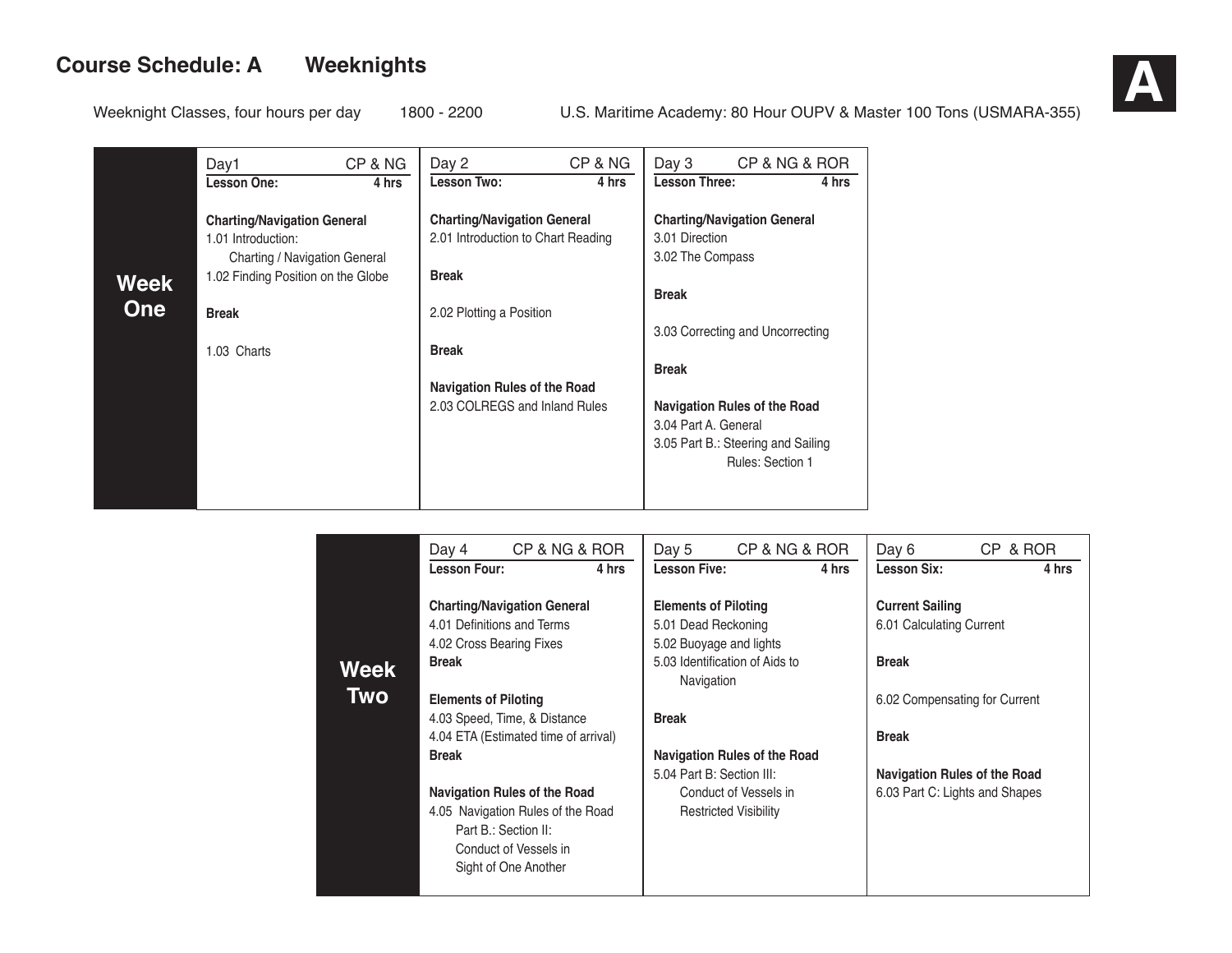

|              | Day 7<br><b>Lesson Seven:</b>                                               | CP&&ROR | Day 8                                    | CP&ROR | Day 9<br><b>Lesson Nine:</b>                    | CP&NG&ROR                            |
|--------------|-----------------------------------------------------------------------------|---------|------------------------------------------|--------|-------------------------------------------------|--------------------------------------|
|              |                                                                             | 4 hrs   | <b>Lesson Eight:</b>                     | 4 hrs  |                                                 | 4 hrs                                |
|              | <b>Current Sailing</b>                                                      |         | <b>Compass Error &amp; Chart Reading</b> |        | 9.01 Light Characteristics                      |                                      |
|              | 7.01 Compensating for Leeway<br>7.02 Using the Manuevering Board /          |         | 8.01 Compass Error                       |        | <b>Break</b>                                    |                                      |
| <b>Week</b>  | <b>Universal Plotting Sheet</b>                                             |         | <b>Break</b>                             |        |                                                 |                                      |
| <b>Three</b> | <b>Break</b>                                                                |         | <b>Navigation Rules of the Road</b>      |        | 9.02 Visibility of Lights<br>9.03 Chart Reading |                                      |
|              |                                                                             |         | 8.02 Part D: Sound and Light Signals     |        |                                                 |                                      |
|              | <b>Navigation Rules of the Road</b><br>7.03 Part D: Sound and Light Signals |         | (cont.)                                  |        | <b>Break</b>                                    |                                      |
|              |                                                                             |         |                                          |        | <b>Navigation Rules of the Road</b><br>(cont.)  | 9.04 Part D: Sound and Light Signals |
|              |                                                                             |         |                                          |        |                                                 |                                      |

|                     | Day 10                                              | NG&ROR | Day11                    | CP&NG&ROR |       | Day 12                                   | DG&S             |
|---------------------|-----------------------------------------------------|--------|--------------------------|-----------|-------|------------------------------------------|------------------|
|                     | Lesson Ten:                                         | 4 hrs  | <b>Lesson Eleven:</b>    |           | 4 hrs | <b>Lesson Twelve</b>                     | 3hrs             |
|                     | <b>Tides and Currents</b><br><b>Electronic Aids</b> |        | 11.01 CP/NG & ROR Review |           |       | <b>Code of Federal Regulations</b>       |                  |
|                     | 10.01 Tides and Currents                            |        | <b>Break</b>             |           |       | 12.01 Regulations                        |                  |
| Week<br><b>Four</b> | <b>Break</b>                                        |        | CP/NG & ROR Quiz         |           |       | <b>Break</b>                             |                  |
|                     | 10.02 Electronic Navigation,                        |        |                          |           |       | 12.02 Code of Federal Regulations        |                  |
|                     | Direction, and<br>Depth Indicating Equipment        |        |                          |           |       | <b>Break</b>                             |                  |
|                     | <b>Break</b>                                        |        |                          |           |       | <b>Lesson Thirteen</b><br>Radiotelephone | 1 <sub>hr.</sub> |
|                     | <b>Navigation Rules of the Road</b>                 |        |                          |           |       |                                          |                  |
|                     | 10.03 Annexes                                       |        |                          |           |       | 13.01 Radiotelephone                     |                  |
|                     |                                                     |        |                          |           |       |                                          |                  |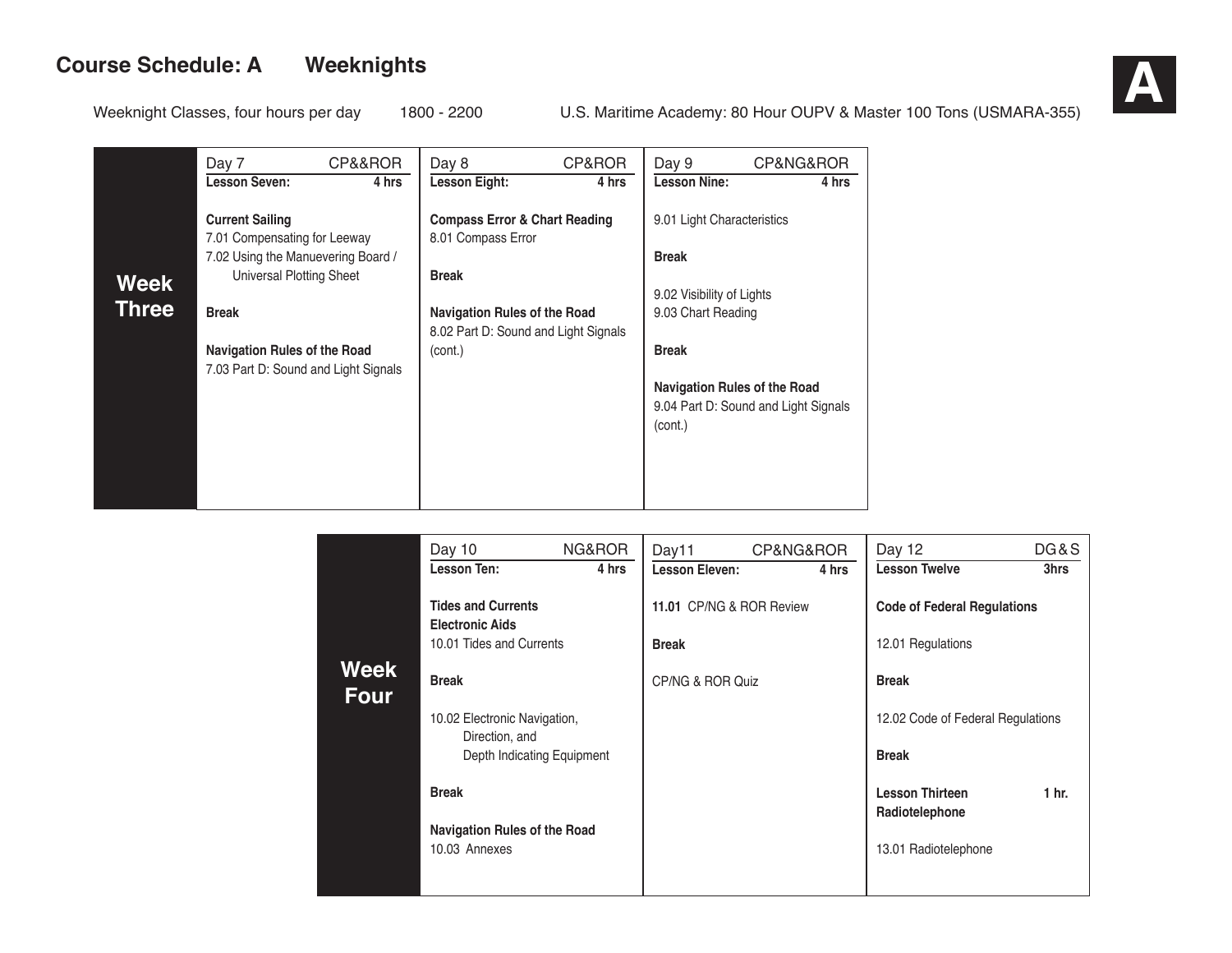|             | Day 13                                                             | DG&S  | Day 14                            | DG&S  | Day 15                                                 | DG&S             |
|-------------|--------------------------------------------------------------------|-------|-----------------------------------|-------|--------------------------------------------------------|------------------|
|             | <b>Lesson Fourteen</b>                                             | 1 hr. | Lesson Sixteen (cont)             | 4hrs. | Lesson Sixteen (cont)                                  | 1 <sub>hr.</sub> |
|             | <b>Pollution</b><br>14.03 Pollution                                |       | <b>Lifesaving Equipment</b>       |       | <b>Lifesaving Equipment</b>                            |                  |
| Week        | <b>Break</b>                                                       |       | 16.01 Lifesaving Equipment (cont) |       | 16.01 Lifesaving Equipment (cont)<br><b>Break</b>      |                  |
| <b>Five</b> | <b>Lesson Fifteen</b>                                              | 2hrs. |                                   |       |                                                        |                  |
|             | <b>Firefighting</b><br>15.01 Firefighting Training<br><b>Break</b> |       |                                   |       | <b>Lesson Seventeen</b><br><b>Emergencies Underway</b> | 3hrs.            |
|             | 15.02 Causes and Prev. Measures                                    |       |                                   |       | 17.01 Passenger and Crew Safety                        |                  |
|             | 15.03 Elements of Combustion                                       |       |                                   |       | <b>Break</b>                                           |                  |
|             | 15.04 Fire Extinguishing                                           |       |                                   |       | 17.02 Summoning Assistance                             |                  |
|             | <b>Lesson Sixteen</b>                                              | 1hr.  |                                   |       | <b>Break</b><br>17.03 Types of Emergencies             |                  |
|             | <b>Lifesaving Equipment</b>                                        |       |                                   |       |                                                        |                  |
|             | 16.01 Lifesaving Equipment                                         |       |                                   |       |                                                        |                  |
|             |                                                                    |       |                                   |       |                                                        |                  |

|                    | Day 16                                                                                                                                                                                                                                                                                                                                                                   | DG&S  | Day 17                                                                                                                                                                                                                                                                               | DG&S             | Day 18                                                                                                                                                                                                                                                                                                                                                                      | DG&S  |
|--------------------|--------------------------------------------------------------------------------------------------------------------------------------------------------------------------------------------------------------------------------------------------------------------------------------------------------------------------------------------------------------------------|-------|--------------------------------------------------------------------------------------------------------------------------------------------------------------------------------------------------------------------------------------------------------------------------------------|------------------|-----------------------------------------------------------------------------------------------------------------------------------------------------------------------------------------------------------------------------------------------------------------------------------------------------------------------------------------------------------------------------|-------|
|                    | <b>Lesson Eighteen</b>                                                                                                                                                                                                                                                                                                                                                   | 4hrs. | <b>Lesson Nineteen</b>                                                                                                                                                                                                                                                               | 3hrs.            | <b>Lesson Twenty (cont)</b>                                                                                                                                                                                                                                                                                                                                                 | 3hrs. |
| Week<br><b>Six</b> | Weather<br>18.01 Weather in general<br>18.02 Weather & Responsibility<br>18.03 How weather is created<br><b>Break</b><br>18,04 Wind<br><b>Break</b><br>18.05 Measuring the Weather<br>18.06 Buys Ballot's Law<br><b>Break</b><br>18.07 Extreme Weather Conditions<br>18.08 Navigating in Extreme Weather<br>18.09 Mapping the Weather<br>18.10 Weather Reporting Systems |       | <b>Marlinspike Seamanship</b><br>19.01 Marlinspike Seamanship<br><b>Break</b><br>19.01 (cont)<br><b>Break</b><br>19.02 Purchases, Blocks and Tackle<br><b>Lesson Twenty</b><br><b>Shiphandling</b><br>20.01 Basic Principles of Shiphandling<br>20.02 The Rudders and the Propellers | 1 <sub>hr.</sub> | <b>Shiphandling</b><br>20.03 Handling a Single-screw vessel<br>20.04 Handling a Twin-screw Vessel<br>20.05 Getting Underway<br>20.06 Manuevering in Tight Quarters<br>20.07 Using Wind and Current<br><b>Break</b><br>20.08 Vessel Motions<br>20.09 Sea Anchors and Drogues<br>20.10 Bank Cushion, Bank Suction<br><b>Lesson Twenty-one</b><br>Anchoring<br>21.01 Anchoring | 1hr.  |